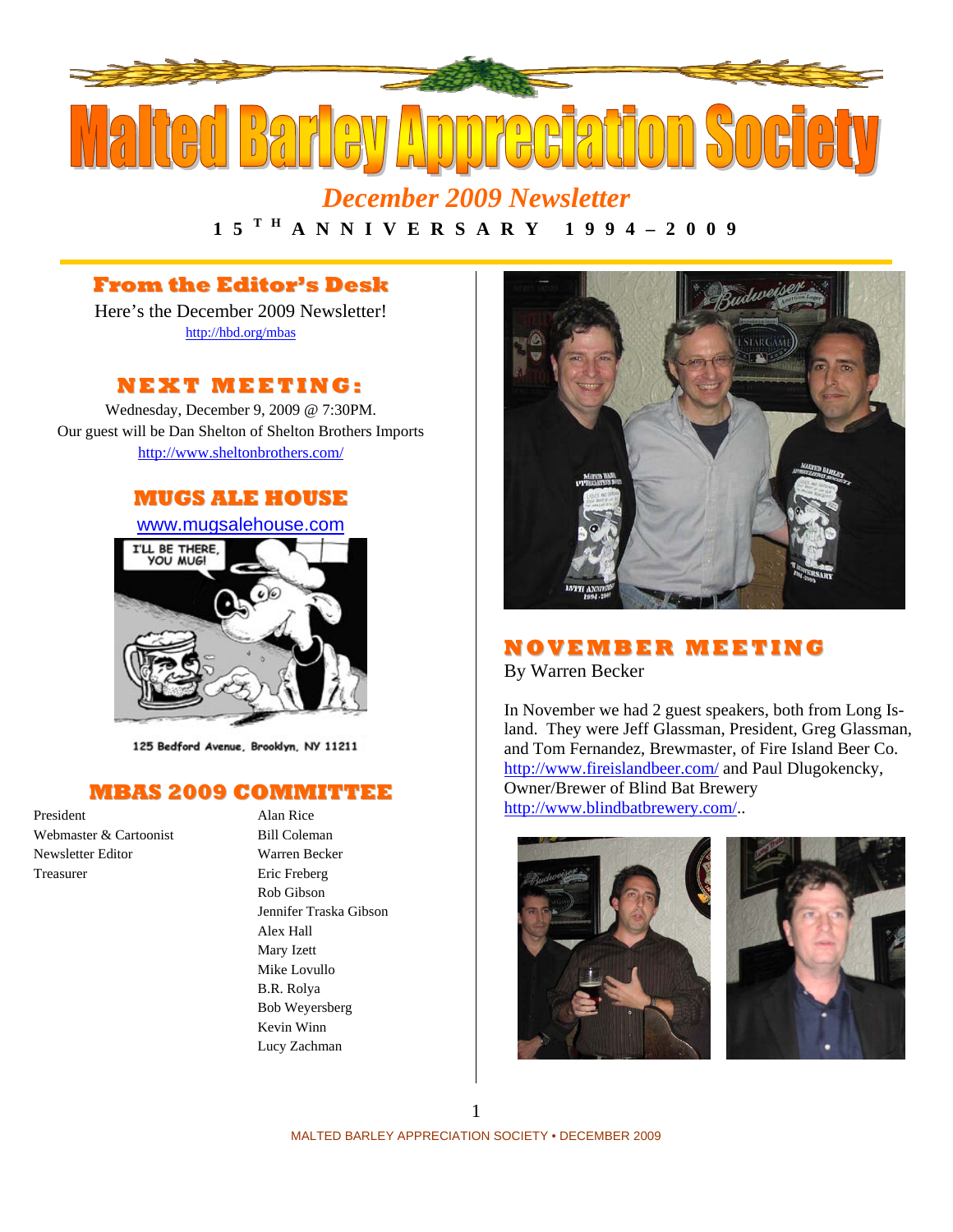

Created by 2 brothers and 1 cousin, who spent their summers together in Fire Island, NY, the Fire Island Beer Company contract brews their beers at Olde Saratoga Brewing in Albany, NY. They produce two beers, 5% ABV Lighthouse Ale and 7% ABV Red Wagon IPA. The Fire Island Lighthouse Ale has a soft carbonation and light caramel finish with a toasty round body of a classic American. Red Wagon IPA is medium bodied, amber ale with a frothy white head, an aroma of floral hops, and malt sweetness.







Blind Bat is a very small batch brewery located in Centerport, Long Island, New York. It's a part-time one-man operation for now, where Paul's brewing back-to-back batches (1/3 of a barrel at a time) on a small system to make up a full barrel of beer.



We sampled the Hellsmoke Porter, a robust porter, where Paul smoked a portion of the grains over alder and applewood. Blind Bat brews in small batches (part time, while Paul still works a regular full-time job), making this one of the (if not the) smallest commercial breweries on the planet. Blind Bat's plan is to sell to local bars, restaurants, and stores in 22 oz. bottles.. Other beers that Paul brewed are Beached Blonde, Harborfields HefeWeizen, Long Island Potato Stout, Old Walt Smoked Wit, and Wheatley Hills WeizenBock.



MALTED BARLEY APPRECIATION SOCIETY • DECEMBER 2009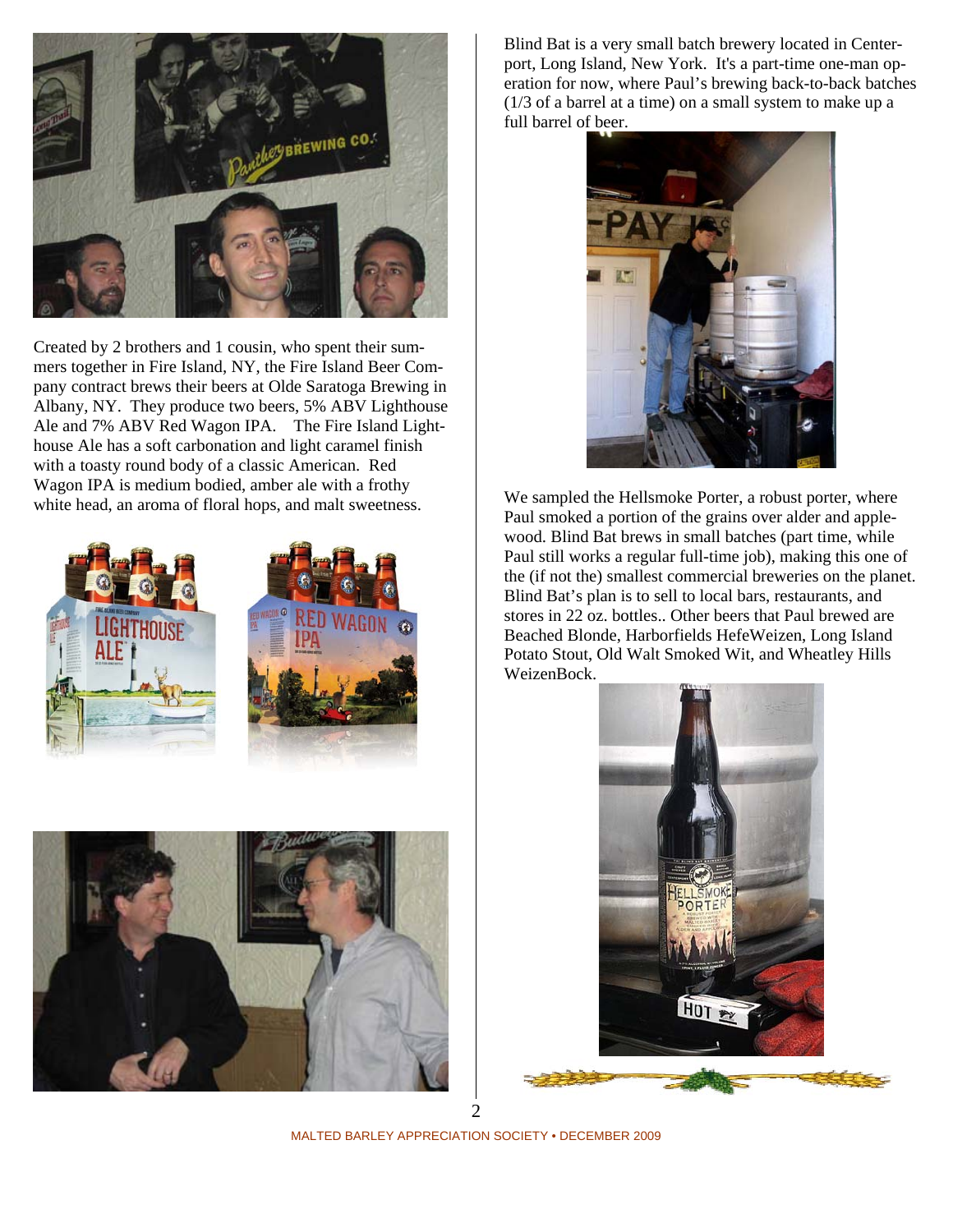# **New MBAS Club Shirts & Mugs**

We have new black 2-sided imprint t-shirts, which we use for our speaker gifts, available for sale to club members for \$20.00 each. Sizes available are S-XXL, and will be available for purchase at our meeting. Proceeds for the sale of this t-shirt go toward the club's new glass mug that will be used for meeting samples.







**15TH ANNIVERSARY** 1994 - 2009

# **Event Calendar** by President Alan Rice

**H O M E B R E WI N G C O M P E TI TI O N S:**



http://www.beertown.com/homebrewing/schedule.html



http://www.bjcp.org/compsch.html

**15th Knickerbocker Battle of the Brews** - Results IPA(14 entries) - Lee Jacobson & Heriberto Lima,  $NYCHG-2<sup>nd</sup> place$ Belgian/ French Ale (17 entries) - Art Richardson, NYCHG-2nd place http://thoroughbrews.com/kbotb/

Mon, Dec. 28, 9pm, **1st Monthly Homebrewing Workshop at Beer Table**, free. A professional brewer will be on hand to taste your beers and talk about all things homebrew (first brewer TBA). Send an e-mail request if you want clean empties waiting for you. http://beertable.com/

Sun. Jan. 31 - **Homebrew Alley 4** Presented by the New York City Homebrewers Guild. Competition held at the Chelsea Brewing Company. This is our local event. Start brewing now! http://hbd.org/nychg/

# **Beer Related Events:**

Wed. Dec. 9, **Troegs at Blind Tiger**. Scratch 25 IPA, Dead Reckoning Porter, Java Head Espresso Oatmeal Stout, Mad Elf, Naked Elf, Keller Fest Beer, Van De Hoorn Belgian Dark Ale (Troegenator ingredients, but substituting out lager yeast for Augustinerbrau yeast), Troegenator, Pale Ale, Hopback, Rugged Trail, Dreamweaver Wheat. http://blindtigeralehouse.com/

Wed. Dec. 9, **Rogue at GingerMan**. Chocolate Stout, Yellow Snow, Hazelnut Brown, Mogul, Menage A Frog, Brutal Bitter, Dry Hopped Red, Imperial Porter, Collaborator, Dead Guy, and a rare keg of Chatoe. http://www.gingerman-ny.com/

Thu. Dec. 10, **Duvel Group at Brouwerij Lane**. Including Maredsous, D'Achouffe, and Ommegang beers. http://brouwerijlane.com/

Thu. Dec. 10, 7-9pm **Captain Lawrence at Dive Bar**. List TBA, free cheese pairings. http://www.divebarnyc.com/